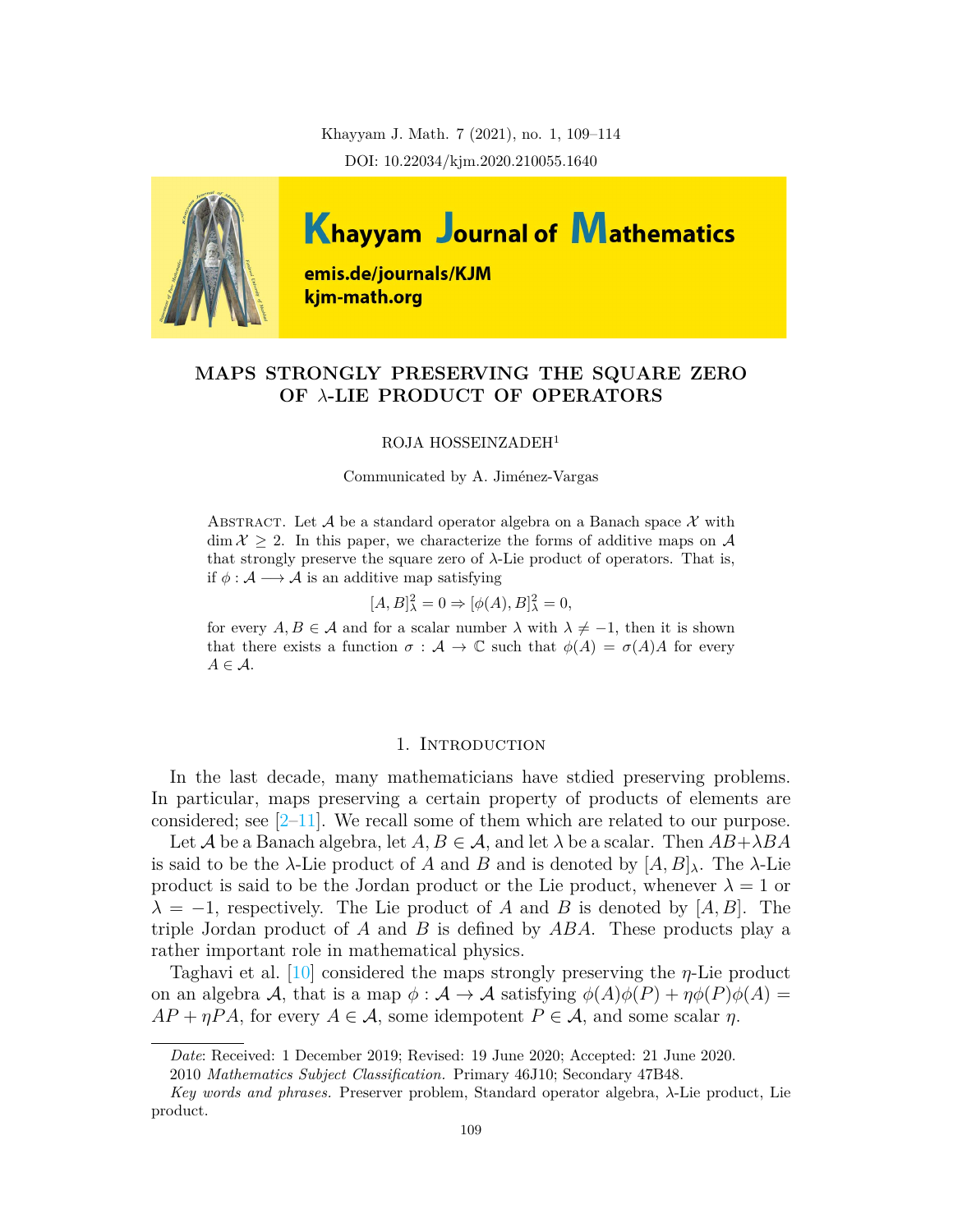#### 110 R. HOSSEINZADEH

Let  $\mathcal{B}(\mathcal{X})$  be the Banach algebra of all bounded linear operators on a Banach space  $\mathcal{X}$ . In [[6](#page-5-3)], the authors characterized unital surjective maps on  $\mathcal{B}(\mathcal{X})$  preserving the nonzero idempotency of product of operators, in both directions. Wang et al.  $[11]$  $[11]$  characterized linear surjective maps on  $\mathcal{B}(\mathcal{X})$  preserving the nonzero idempotency of either products of operators or triple Jordan product of opera-tors. Also Fang [\[5](#page-5-4)] characterized linear surjective maps on  $\mathcal{B}(\mathcal{X})$  preserving the nonzero idempotency of Jordan product of operators.

We recall that a standard operator algebra *A* on a Banach space *X* is a norm closed subalgebra of  $\mathcal{B}(\mathcal{X})$  that contains the identity and all finite rank operators.

We say that a map  $\phi : A \longrightarrow A$  strongly preserves the square zero of  $\lambda$ -Lie product of operators, whenever

$$
[A, B]_\lambda^2 = 0 \Rightarrow [\phi(A), B]_\lambda^2 = 0
$$

for every  $A, B \in \mathcal{A}$ .

In this paper, we characterize the forms of additive maps that strongly preserve the square zero of *λ*-Lie products of operators. Our main result is the following theorem.

<span id="page-1-1"></span>**Theorem 1.1.** *Assume that A is a standard operator algebra on a Banach space X* with dim  $X \geq 2$ *. Let*  $\phi : A \longrightarrow A$  *be an additive map that satisfies* 

$$
[A, B]_\lambda^2 = 0 \Rightarrow [\phi(A), B]_\lambda^2 = 0,
$$

*for every*  $A, B \in \mathcal{A}$  *and for a scalar*  $\lambda$  *with*  $\lambda \neq -1$ *. Then there exists a function*  $\sigma : A \to \mathbb{C}$  *such that*  $\phi(A) = \sigma(A)A$  *for every*  $A \in \mathcal{A}$ *.* 

## 2. Proof of main result

First we recall some notations. We assume that  $\mathcal X$  is a Banach space and  $\mathcal A$  is a standard operator algebra on  $\mathcal{X}$ . We denote by  $\mathcal{X}^*$ , the dual space of  $\mathcal{X}$ . For every nonzero  $x \in \mathcal{X}$  and  $f \in \mathcal{X}^*$ , the symbol  $x \otimes f$  stands for the rank one linear operator on *X* defined by  $(x \otimes f)y = f(y)x$  for any  $y \in \mathcal{X}$ . Note that every rank one operator in  $\mathcal{B}(\mathcal{X})$  can be written in this way. We denote by  $\mathcal{F}_1(\mathcal{X})$  the set of all rank one operators in  $\mathcal{B}(\mathcal{X})$ . The rank one operator  $x \otimes f$  is idempotent if and only if  $f(x) = 1$  and is nilpotent if and only if  $f(x) = 0$ .

<span id="page-1-0"></span>**Proposition 2.1.** *Let*  $A \in \mathcal{A}$ *, let*  $x \in \mathcal{X}$ *, let*  $f \in \mathcal{X}^*$  *such that*  $f(x) \neq 0$ *, and let*  $\lambda \neq 0, -1$ . Then  $[A, x \otimes f]_{\lambda}^2 = 0$  *if and only if one of the following statements occurs:*

(i)  $Axf(Ax) = -\lambda xf(A^2x)$  and  $Axf(x) = -\lambda xf(Ax)$ .  $(ii)$   $fA = 0.$ 

*Proof.* First assume that  $Axf(Ax) = -\lambda xf(A^2x)$  and  $Axf(x) = -\lambda xf(Ax)$  hold. Hence

$$
[A, x \otimes f]_{\lambda}^{2} = (Ax \otimes f + \lambda x \otimes fA)^{2}
$$
  
=  $f(Ax)Ax \otimes f + \lambda f(x)Ax \otimes fA + \lambda^{2} f(Ax)x \otimes fA + \lambda f(A^{2}x)x \otimes f$   
=  $-\lambda xf(A^{2}x) \otimes f - \lambda^{2}xf(Ax) \otimes fA + \lambda^{2}f(Ax)x \otimes fA + \lambda f(A^{2}x)x \otimes f$   
= 0.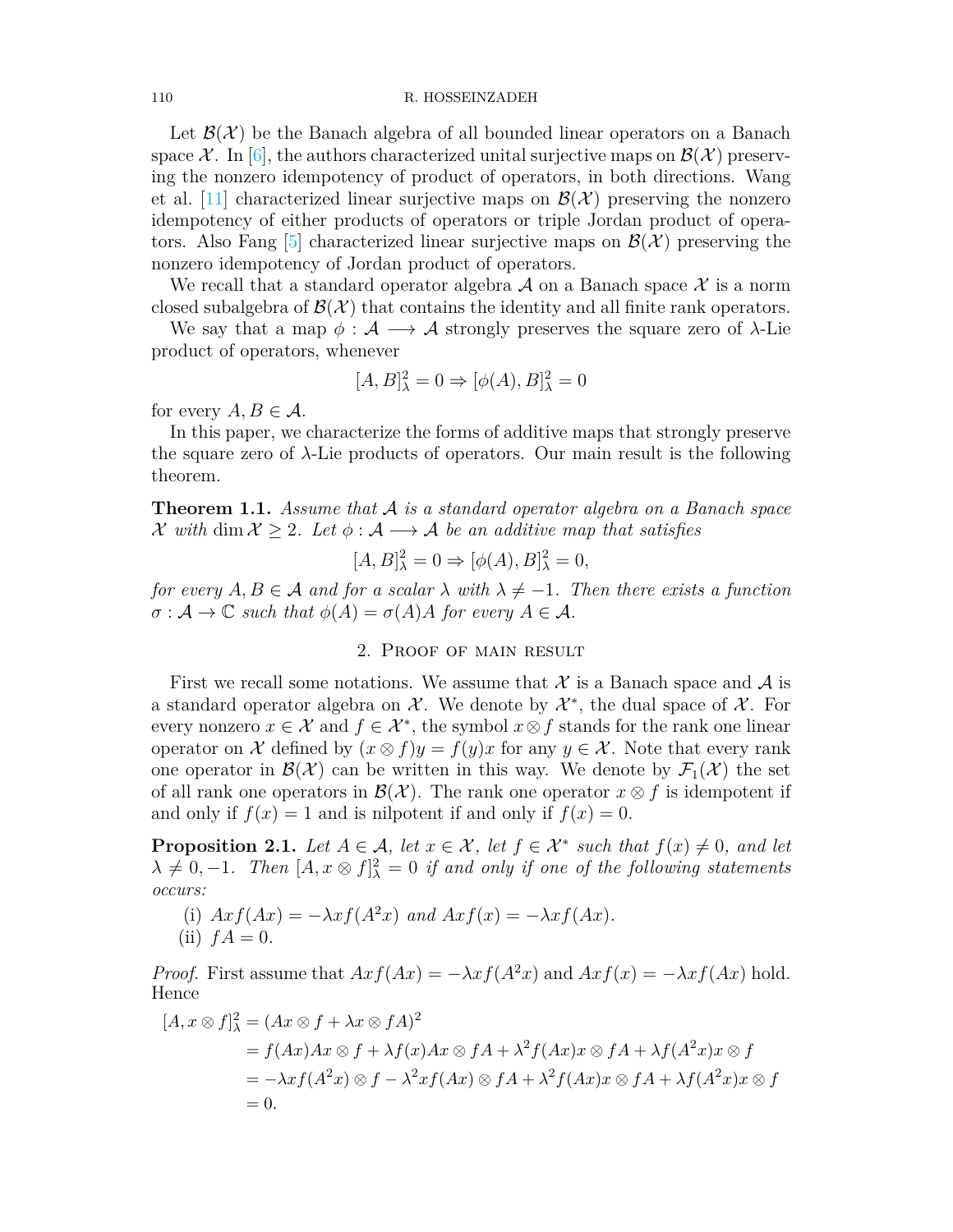Now if  $fA = 0$ , then

$$
[A, x \otimes f]_{\lambda}^{2} = (Ax \otimes f + \lambda x \otimes fA)^{2}
$$
  
=  $(Ax \otimes f)^{2} = f(Ax)Ax \otimes f = 0.$ 

Conversely, assume that  $[A, x \otimes f]_{\lambda}^2 = 0$ . For an operator *B*, it is clear that

$$
B^2 = 0 \Leftrightarrow (B(Bx) = 0, \text{ for all } x \in \mathcal{X}) \Leftrightarrow \text{Im}B \subseteq \ker B.
$$

This together with the assumptions implies

$$
[A, x \otimes f]_\lambda^2 = 0 \Leftrightarrow \operatorname{Im}[A, x \otimes f]_\lambda \subseteq \ker[A, x \otimes f]_\lambda.
$$

Let  $fA \neq 0$ . If  $fA$  and  $f$  are linearly independent, then Im[A,  $x \otimes f$ ] $\lambda = \text{span}\{Ax, x\}$ , and so

 $\text{span}\{Ax, x\} \subseteq \text{ker}(Ax \otimes f + \lambda x \otimes fA),$ 

which implies

$$
(Ax \otimes f + \lambda x \otimes fA)(Ax) = Ax f(Ax) + \lambda x f(A^2x) = 0,
$$
  

$$
(Ax \otimes f + \lambda x \otimes fA)(x) = Ax f(x) + \lambda x f(Ax) = 0,
$$

which are the asserted relations. If  $fA$  and  $f$  are linearly dependent, then there exists a nonzero scalar *a* such that  $fA = af$ , and so

$$
[A, x \otimes f]_{\lambda} = Ax \otimes f + \lambda x \otimes fA = (Ax + ax) \otimes f.
$$

Thus  $\text{Im}[A, x \otimes f]_{\lambda} = \text{span}\{Ax + \lambda ax\}$ , and so

$$
\text{span}\{Ax + \lambda ax\} \subseteq \text{ker}(Ax \otimes f + \lambda x \otimes fA) = \text{ker}((Ax + ax) \otimes f),
$$

which implies

$$
((Ax + \lambda ax) \otimes f)(Ax + \lambda ax) = 0
$$
  
\n
$$
\Rightarrow (Ax + \lambda ax)[f(Ax) + \lambda af(x)] = 0
$$
  
\n
$$
\Rightarrow (Ax + \lambda ax)af(x)(1 + \lambda) = 0.
$$

Since  $f(x) \neq 0$  and  $\lambda \neq -1$ , we obtain  $Ax + \lambda ax = 0$ . This together with  $fA = af$ implies

$$
Axf(Ax) = -\lambda axf(Ax) = -\lambda x(fA)(Ax) = -\lambda xf(A^{2}x)
$$

and

$$
Axf(x) = -\lambda axf(x) = -\lambda xf(Ax),
$$

and these complete the proof.

In the following lemmas, assume that  $\phi : A \longrightarrow A$  is a map that satisfies

$$
[A, B]_\lambda^2 = 0 \Rightarrow [\phi(A), B]_\lambda^2 = 0,
$$

for every  $A, B \in \mathcal{A}$  and for a scalar number  $\lambda$  with  $\lambda \neq 0, -1$ .

<span id="page-2-0"></span>**Lemma 2.2.** *For every*  $A \in \mathcal{A}$ , ker  $A \subseteq \text{ker } \phi(A)$ .

□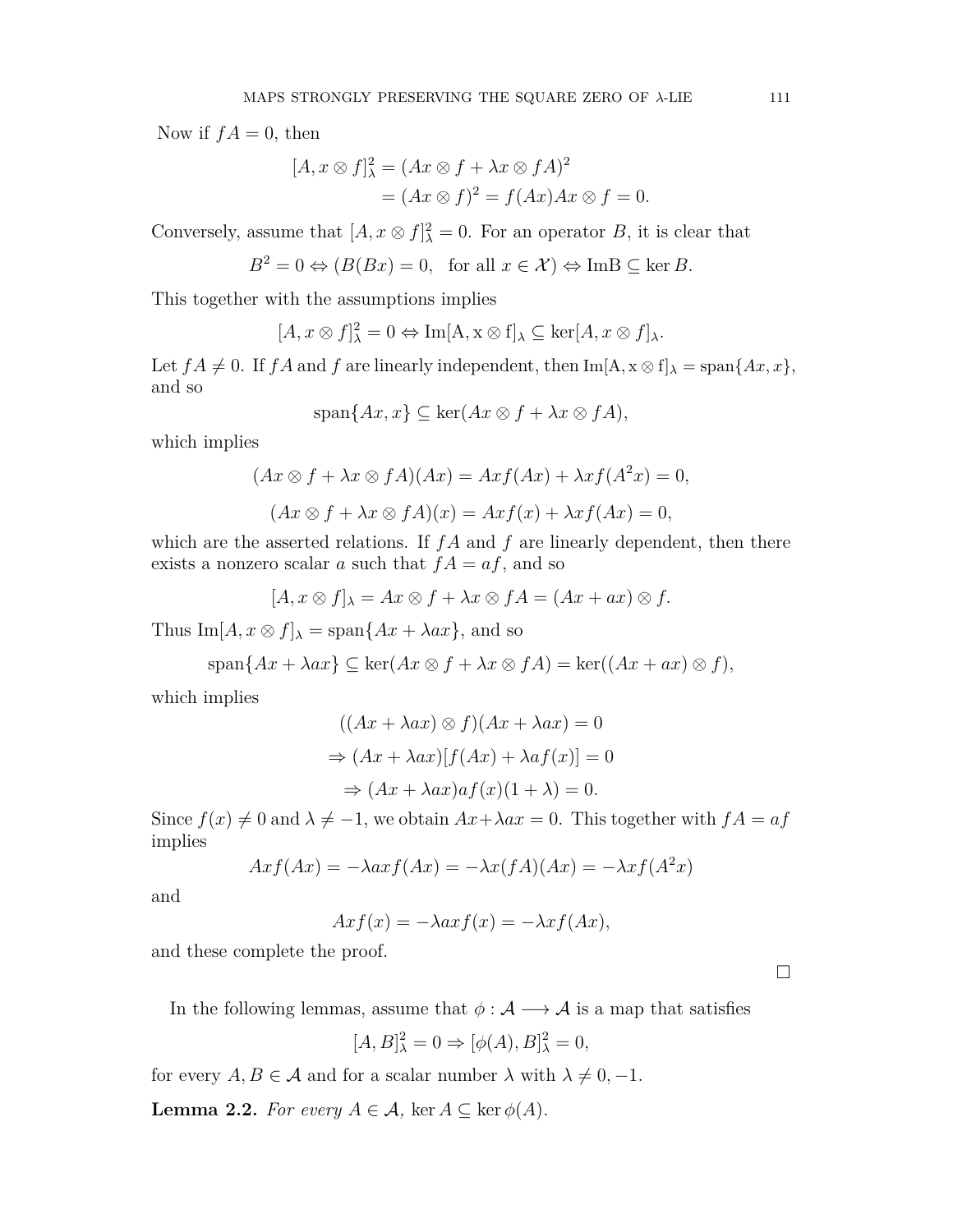*Proof.* If  $x \in \text{ker } A$ , then

$$
[A, x \otimes f]_{\lambda}^{2} = (Ax \otimes f + \lambda x \otimes fA)^{2}
$$
  
=  $(\lambda x \otimes fA)^{2} = \lambda^{2} f(Ax)x \otimes fA = 0,$ 

for every  $f \in \mathcal{X}^*$ , and so  $[\phi(A), x \otimes f]_{\lambda}^2 = 0$ . Applying Proposition [2.1,](#page-1-0) we have

<span id="page-3-0"></span>
$$
\phi(A)x f(\phi(A)x) = -\lambda x f(\phi(A)^2 x)
$$
\n(2.1)

and

<span id="page-3-1"></span>
$$
\phi(A)x f(x) = -\lambda x f(\phi(A)x) \tag{2.2}
$$

or  $f\phi(A) = 0$ , for every  $f \in \mathcal{X}^*$  such that  $f(x) \neq 0$ . We show  $\phi(A)x = 0$ . First let relations  $(2.1)$  $(2.1)$  and  $(2.2)$  $(2.2)$  hold and let  $f(x) = 1$ . From  $(2.2)$ , we obtain  $\phi(A)x = -\lambda x f(\phi(A)x)$  and thus

$$
f(\phi(A)x) = -\lambda f(x)f(\phi(A)x) = -\lambda f(\phi(A)x).
$$

Then  $f(\phi(A)x) = 0$  since  $\lambda \neq 0, -1$ . That is,  $\phi(A)x = 0$ .

Now let  $f\phi(A) = 0$  for every *f* such that  $f(x) \neq 0$ . Since  $\phi(A)x \neq 0$ , there exists a linear functional f such that  $f(x) \neq 0$  and  $f(\phi(A)x) = 1$ , a contradiction, because  $f(\phi(A)x) = (f\phi(A))x = 0$ . Therefore,  $\phi(A)x = 0$ .

Next assume that  $\phi$  is additive.

<span id="page-3-2"></span>**Lemma 2.3.** For every rank one operator A,  $\phi(A) = 0$  or  $\phi(A) = \kappa(A)A$ , where  $\kappa : \mathcal{A} \to \mathbb{C}$  *is a function.* 

*Proof.* Let  $A = x \otimes f$ , for some  $x \in \mathcal{X}$  and  $f \in \mathcal{X}^*$ . From Lemma [2.2,](#page-2-0) we have

ker *x ⊗ f ⊆* ker *ϕ*(*x ⊗ f*)*,*

which implies that ker  $f \subseteq \text{ker } \phi(x \otimes f)$  and since ker *f* is a hyperspace of X,  $\ker \phi(x \otimes f) = \mathcal{X}$  or  $\ker \phi(x \otimes f) = \ker f$ . Therefore  $\phi(x \otimes f)$  is a zero operator or there exists a vector *y* such that  $\phi(x \otimes f) = y \otimes f$ . We divide the rest of the proof into two cases:

Case 1. Let  $f(x) \neq 0$  and let *q* be a functional such that  $g(x) = 0$ . We have

$$
[x \otimes f, x \otimes g]_{\lambda}^{2} = [f(x)x \otimes g + \lambda g(x)x \otimes f]^{2}
$$

$$
= [f(x)x \otimes g]^{2} = 0
$$

and then

$$
[\phi(x \otimes f), x \otimes g]_{\lambda}^{2} = [y \otimes f, x \otimes g]_{\lambda}^{2} = 0,
$$

which implies

$$
[f(x)y \otimes g + \lambda g(y)x \otimes f]^2 = f(x)g(y)y \otimes g + \lambda^2 g(y)f(x)x \otimes f
$$
  
+ 
$$
\lambda g(y)f(x)f(y)x \otimes g = 0.
$$

Since  $f(x) \neq 0$ , we obtain

$$
y \otimes g(y)g = x \otimes (-\lambda^2 g(y)f - \lambda g(y)f(y)g).
$$

This implies that *x* and *y* are linearly dependent or  $g(y) = 0$ . If  $g(y) = 0$ and *x* and *y* are linearly independent, we get a contradiction, since in this case by dim  $\mathcal{X} \geq 2$ , there exists a functional g such that  $g(x) = 0$  but  $g(y) = 1$ .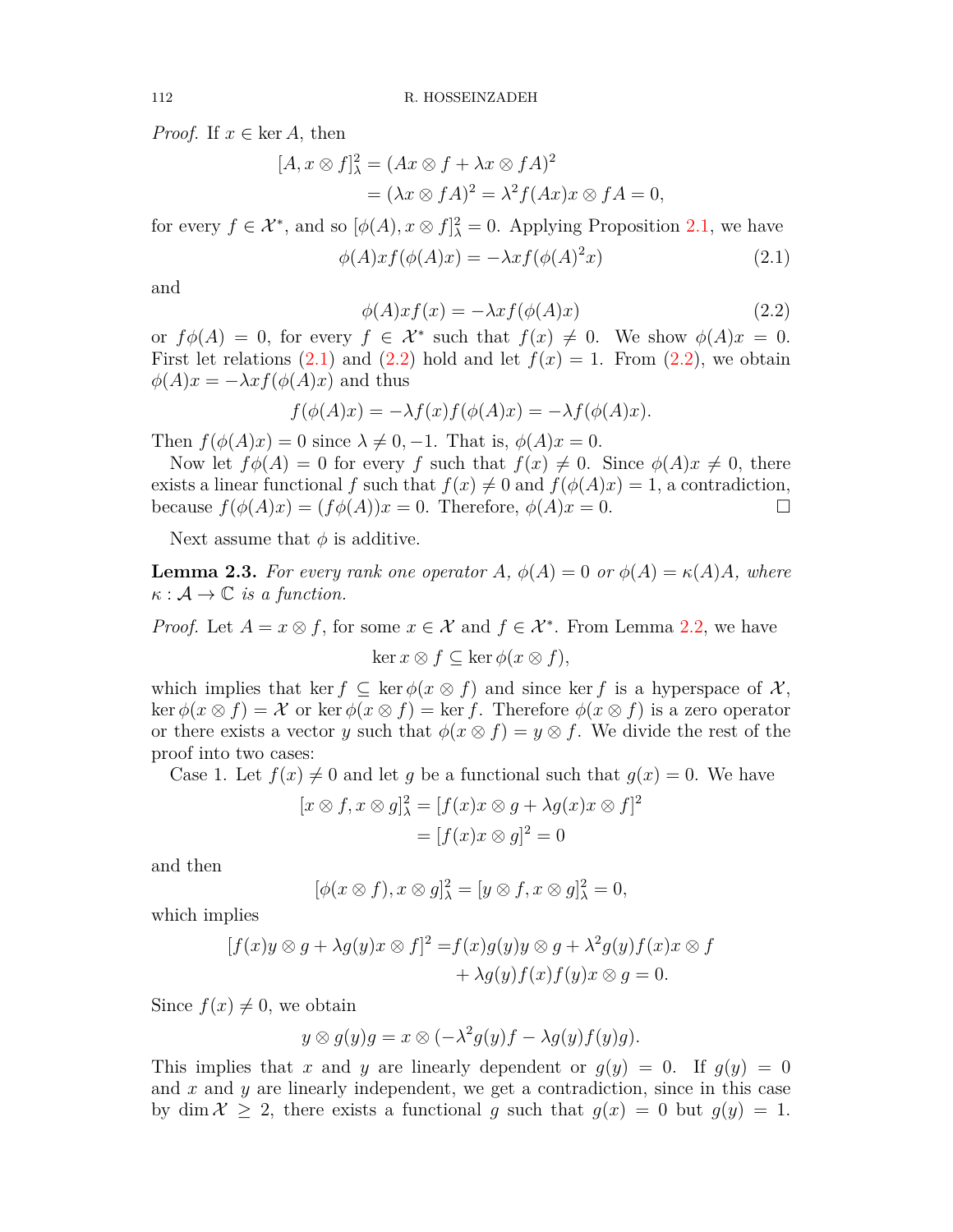Therefore x and y are linearly dependent and then there is a scalar  $\kappa(A)$  such that  $\phi(A) = \kappa(A)A$ .

Case 2. Let  $f(x) = 0$ . There exists a linear functional h such that  $h(x) = 1$ and then by Case 1, we have

$$
\phi(x \otimes (f+h)) = kx \otimes (f+h),
$$

where  $k = \kappa(x \otimes (f + h))$ . On the other hand, the additivity of  $\phi$  together with Case 1 implies

$$
\phi(x \otimes (f+h)) = \phi(x \otimes f) + \phi(x \otimes h) = \phi(x \otimes f) + tx \otimes h,
$$

where  $t = \kappa(x \otimes h)$ . Thus

$$
\phi(x \otimes f) = kx \otimes (f + h) - tx \otimes h = x \otimes (kf + kh - th).
$$

This together with  $\phi(x \otimes f) = y \otimes f$  implies that *x* and *y* are linearly dependent and this completes the proof.  $\Box$ 

*Proof of Theorem [1.1](#page-1-1).* We divide the proof into two cases.

Case 1. Let  $\lambda = 0$ . First we show ker  $A \subseteq \text{ker } \phi(A)$  for every  $A \in \mathcal{A}$ . Assume *Ax* = 0. This together with the assumption yields  $(\phi(A)x \otimes f)^2 = 0$  for every  $f \in \mathcal{X}^*$ . Thus  $\phi(A)x = 0$  or  $f(\phi(A)x) = 0$ , for every  $f \in \mathcal{X}^*$ . Since f is arbitrary, in the second case, we obtain  $\phi(A)x=0$ , too. Thus by the first paragraph of the proof of Lemma [2.3](#page-3-2), for every  $x \in \mathcal{X}$  and  $f \in \mathcal{X}^*$ , we have  $\phi(x \otimes f) = 0$  or there exists a vector *y* such that  $\phi(x \otimes f) = y \otimes f$ . If  $f(x) \neq 0$ , then  $[(x \otimes f)(x \otimes g)]^2 = 0$ , for every functional *q* such that  $q(x) = 0$ . This implies that

$$
[(\phi(x \otimes f))(x \otimes g)]^2 = 0
$$
  
\n
$$
\Rightarrow [(y \otimes f)(x \otimes g)]^2 = 0
$$
  
\n
$$
\Rightarrow (f(x)y \otimes g)^2 = 0 \Rightarrow g(y) = 0.
$$

Hence *x* and *y* are linearly dependent. If  $f(x) = 0$ , then by Case 2 in the proof of Lemma [2.3,](#page-3-2) we obtain that *x* and *y* are linearly dependent, too. Therefore,  $\phi(x \otimes f) = 0$  or  $\phi(x \otimes f) = kx \otimes f$  for some scalar *k*.

Let  $A \in \mathcal{A} \setminus \mathcal{F}_1(\mathcal{X})$  and let  $x \in \mathcal{X}$ . We know  $(Ax \otimes f)^2 = 0$ , for every  $f \in \mathcal{X}^*$  with  $f(Ax) = 0$ . Thus  $(\phi(A)x \otimes f)^2 = 0$  and then  $\phi(A)x = 0$  or  $f(\phi(A)x) = 0$ , which implies that *Ax* and  $\phi(A)x$  are linearly dependent for every  $x \in \mathcal{X}$ . Hence by [[1,](#page-5-5) Theorem 2.3], there exists a scalar number k such that  $\phi(A) = kA$ . This together with the previous discussion implies that there exists a function  $\sigma : \mathcal{A} \to \mathbb{C}$  such that  $\phi(A) = \sigma(A)A$  for every  $A \in \mathcal{A}$ .

Case 2. Let  $\lambda \neq 0$ . Let  $A \in \mathcal{A} \setminus \mathcal{F}_1(\mathcal{X})$  and let  $x \in \mathcal{X}$ . There exists a linear functional *f* such that  $f(x) = 1$ . Set  $P = Ax \otimes f$ . It is clear that  $(A - P)x = 0$ , and so Lemma [2.2](#page-2-0) implies

$$
(\phi(A) - \phi(P))x = 0 \Rightarrow \phi(A)x = \phi(P)x.
$$

By Lemma [2.3,](#page-3-2) we have  $\phi(P) = 0$  or  $\phi(P) = \kappa(P)P$ . If  $\phi(P) = 0$ , then  $\phi(A)x = 0$ . In the second case, if  $\phi(P) = \kappa(P)P$ , then  $\phi(A)x = \kappa(P)Px = \kappa(P)Ax$ . However, in both cases,  $\phi(A)x$  and Ax are linearly dependent, for every  $x \in \mathcal{X}$ , and so by [\[1,](#page-5-5) Theorem 2.3], there exists a scalar number k such that  $\phi(A) = kA$ . This